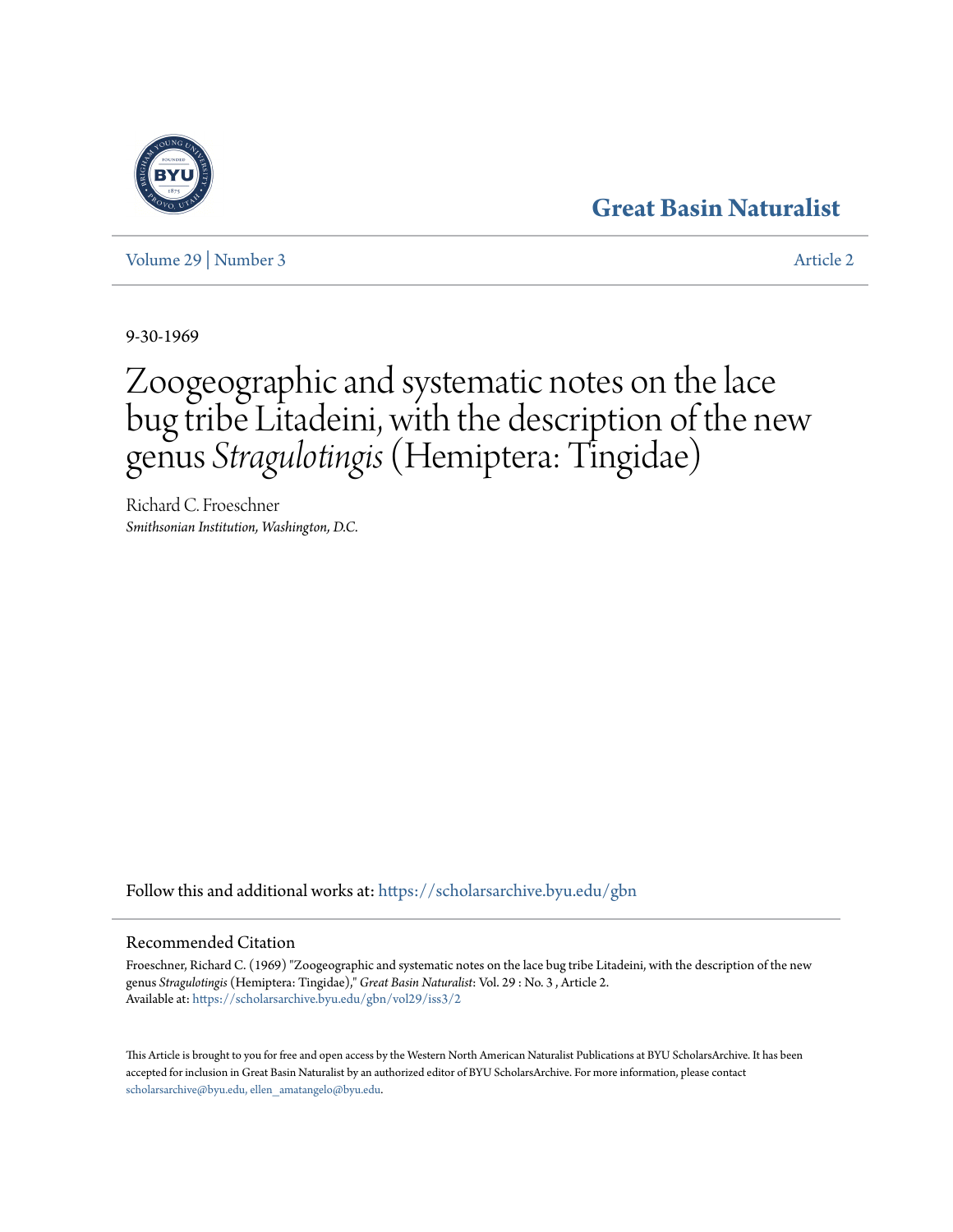## ZOOGEOGRAPIIIC AND SYSTEMATIC NOTES ON THE LACE BUG TRIBE LITADEINI. WITH THE DESCRIPTION OF THE NEW GENUS STRAGULOTINGIS (IIEMIPTERA: TINGIDAE)

#### Richard C. Froeschner^

The tribe Litadeini was proposed for the genus Litadea by Drake and Ruhoff (1965a. p. 18) and defined by the unusual modification of the second tarsal segment: "Enormously swollen, nearly ovate in outline, upper surface convex, beneath deeply concave, the con cavity filled with short, bristlelike hairs." Subsequently these two authors (1965b, p. 247) transferred Holophygdon Kirkaldy (1908, p. 364) from Fingini to Litadeini and described another genus, *Aeopelys*, as a member of Litadeini.

During preparation of a key to the genera of Tingidae of the world, it was found that on the basis of the modified second tarsal segment five more genera must be transferred from the tribe Tingini to the Litadeini (new assignments here): Aristobyrsa Drake and Poor (1937, p. 164), Larotingis Drake (1960, p. 357). Oecharis Drake and Ruhoff (1965b, p. 280). Ogygotingis Drake (1948, p.149). and Psilobyrsa Drake and Hambleton (1935, p. 148). In addition, two species cataloged in the Tingini genus *Pleseobyrsa* Drake and Poor have the modified tarsi of the Litadeini but do not fit well into any of the other genera and so must have <sup>a</sup> new genus erected for them.

The tribe Litaeini originally containing but one genus and species from the Indian Ocean island of Rodriguez, now includes thirteen species in nine genera and is almost Pan-Tropical in distribution. It is known from Africa and South America, and from the islands in the Indian (Rodreguez I.) and Pacific (Fiji and New Guinea) Oceans.

In view of the several genera added to the tribe Litadeini, the significant modifications of the second tarsal segment might profitably be reviewed and slightly modified. The segment is very strongly dilated at the base so that it is abruptly much wider than the first segment. The ventral surface is flat or concave (apparently arching inward during drying) and densely hairy with the hairs toward the sides of the segment much lengthened. The shape is not always broadly oval; in *Oecharis* it is elongate oval, tapering from the wide base to the slender claw-bearing apex. The functional significance of these modifications has not been investigated by observation of the living insect in the field.

<sup>&</sup>lt;sup>1</sup>Smithsonian Institution, Washington, D. C.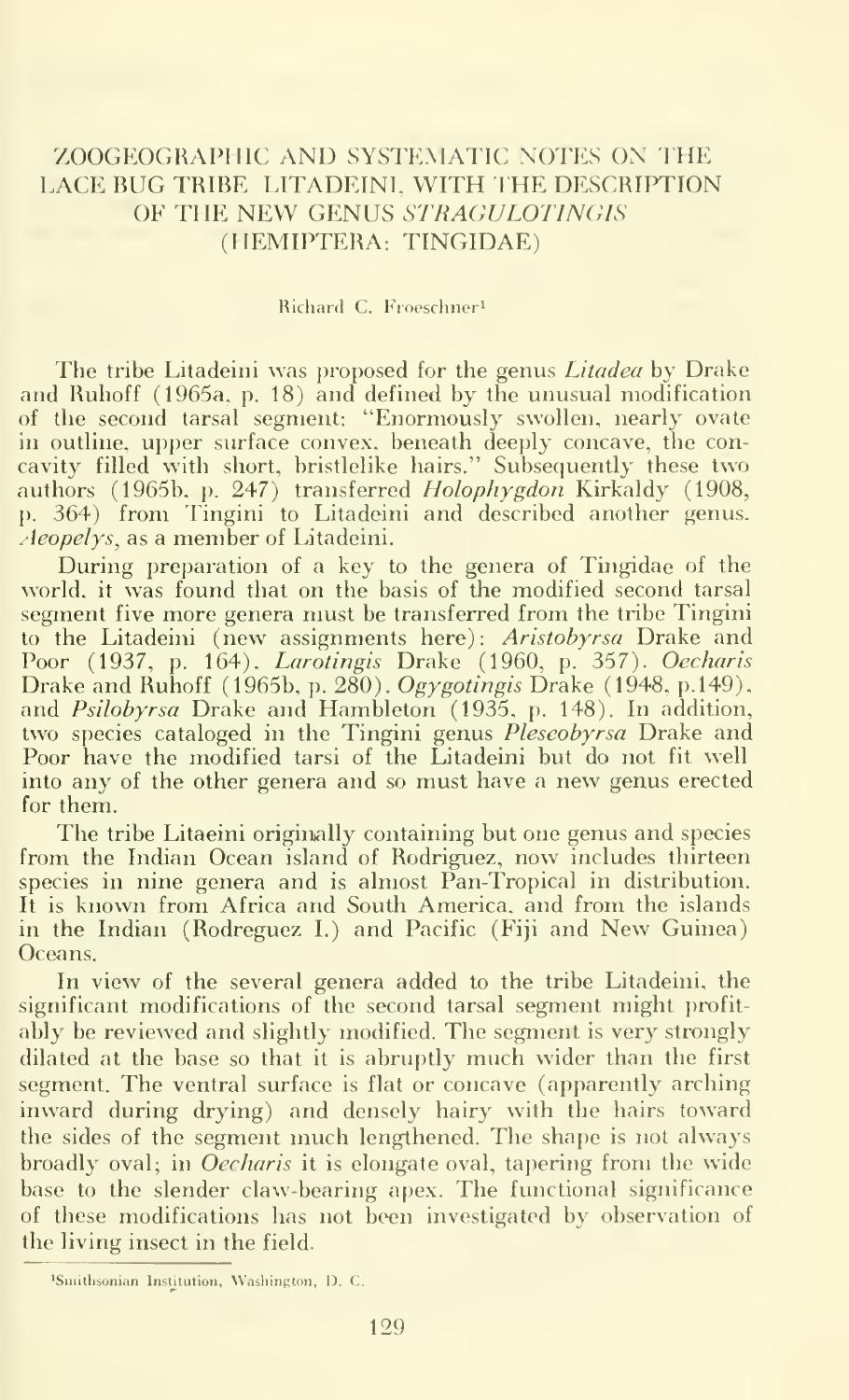### Stragulotingis, n. gen.

# Fig. 1

Diagnosis: Within the tribe Litadeini, Stragulotingis is recognizable by the broad, flat, horizontal paranota associated with the flat discoidal areas.

Characters: Length 3.0-3.7 nun.; macropterus.

Head short, vertically deflexed, with 5 long, cephalic spines (occipital and supraclypeal pairs plus a median one above base of



Fig. <sup>1</sup> Stragulotingis plicata (Champion)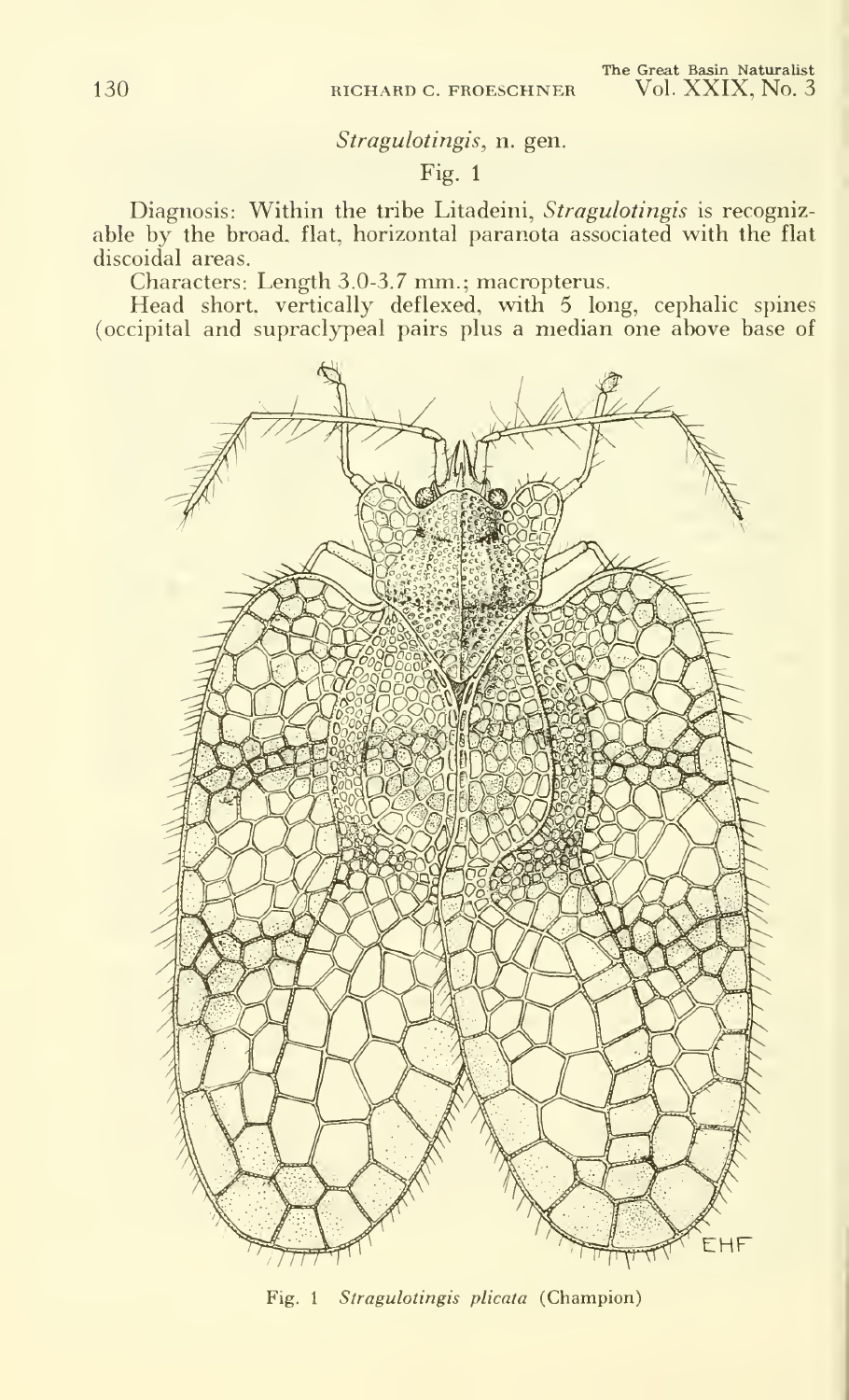latter); eye about one-third as wide as interocular space; bucculae short, not reaching apex of clypeus; labium extending onto apical half of mesosternum; antennae slender, cylindrical, all segments with long, slender bristles, segment I nearly or quite as long as interocular width, about three times as long as II, III slightly longer than <sup>I</sup> plus II. about one and a half times as long as IV.

Pronotum without inflated cysts; anterior margin convexly projecting almost to apex of head; median carina low, with a single row of small cells; lateral carinae reaching to calli. weak, lower than median carina, with cells obscure or absent; paranotum anterolaterally expanded obliquely, attaining a line across apex of head, lateral margins concavely converging posteriorly, terminating just posterior to humeral angles, anteriorly with long marginal bristles; posterior pronotal projection acute with apex narrowly rounded, extending to basal third of discoidal area.

Elytra conjointly nearly flat, multiseriate subcostal area oblique; outer margins, except basal half of sutural margin, with a row of numerous close-set, long tapering bristles; discoidal area reaching al most to midlength of elytron; costal margins strongly convex basally. extending distinctly cephalad of elytral articulation, thence straight and nearly parallel; costal area broad, horizontal, with 5-7 irregular rows of cells at widest point, surface transversely weakly depressed at basal fourth and midlength; sutural areas narrowly overlapping, leaving rounded apices widely separated; hypocostal lamina uniseriate, more or less remote from sides of abdomen.

Peritreme absent. Metapleural flange reduced, not expanded. Sternal laminae widely separated, strongly diverging on mesoster num, more widely separated and strongly outbowed on metasternum where their posterior apices are connected by a weak transverse carina. Abdomen convex basoventrally.

Type of genus: *Pleseobyrsa plicata* Champion, here designated. Geographical distribution: The genus occurs in Tropical America from Costa Rica south to Brazil.

Comments: This genus admittedly is quite close to *Aristobyrsa* on a number of significant features, such as the long hairs of the antennae; the basal part of the costal area projecting convexly cephaled of the elytral articulation; the wide, anteriorly projecting paranotum; and the broad, coarsely lacey, diverging elytra. But two elytral feat ures separate them. *Aristobyrsa* has the discoidal area very strongly, tumidly elevated and tilted outward to overhang the subcostal area, while *Stragulotingis* has the discoidal area low and flat. In addition, Aristobyrsa has the subcostal area vertical, much narrowed, subcoriaceous, with the veins much thickened and the included two rows of cells punctiform, while the subcosta on the two species of Straguloting is four to six cells wide with the veins and cells developed similarly to those of the discoidal area.

The prefix of the new name is from the Latin "stragulus" implying a spreading out and refers to the wide paranota and costal areas which expand anteriorly as well as laterally.